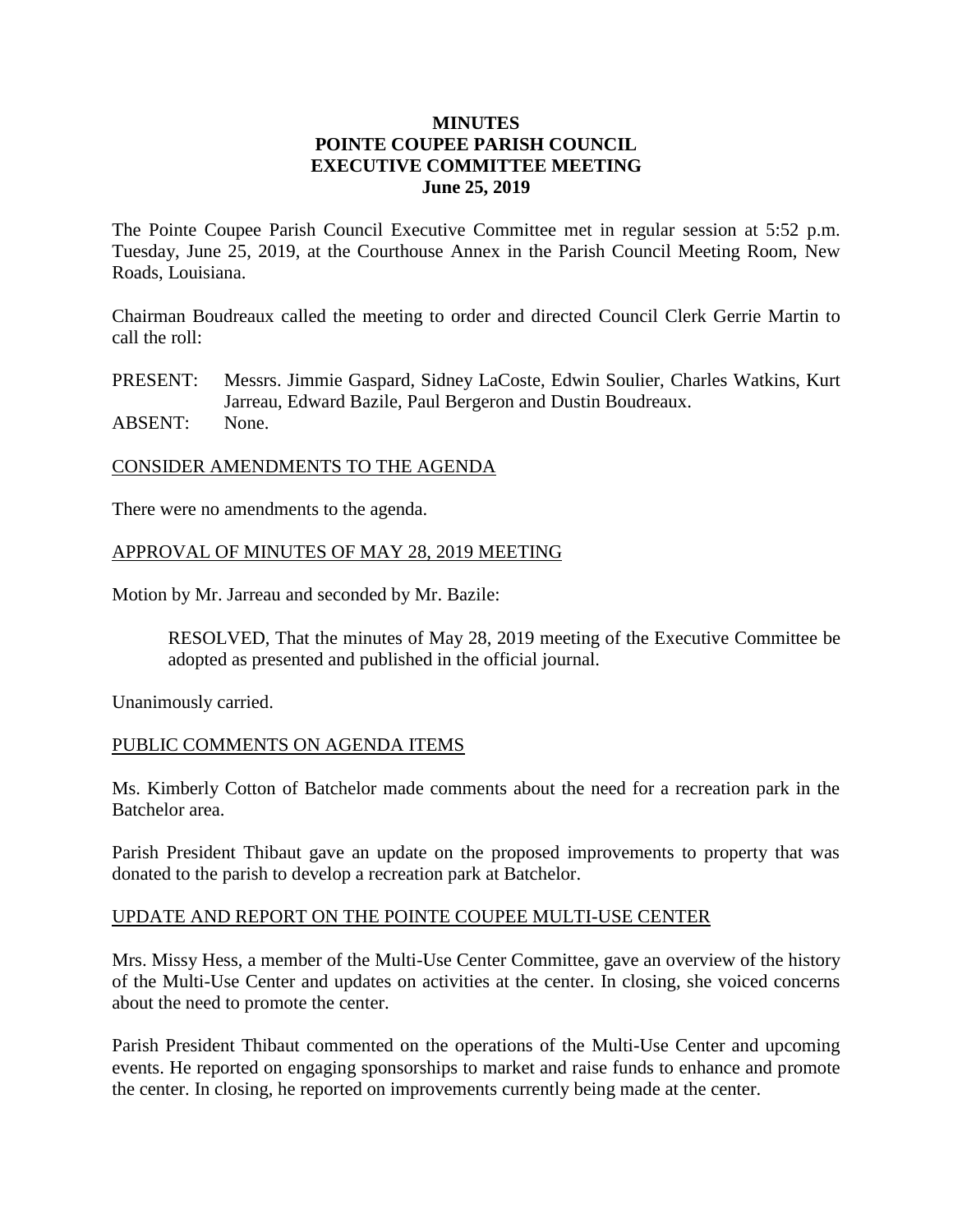## DISCUSSION OF APPOINTMENTS TO HEALTH SERVICES DISTRICT NO. 1 BOARD

Chairman Boudreaux discussed whether the council wants the two former police jurors to continue serving on the Health Services District No. 1 Board, whose terms will end 2021, or replace them with two councilmembers.

Chairman Boudreaux and Councilman Bergeron suggested the above members be replaced with councilmembers. Councilman Jarreau asked that the current members continue to serve. He noted the term of four members will end in December and at that time the council may consider appointing a councilmember(s) to the board.

# DISCUSSION OF A PROPOSED ORDINANCE TO REGULATE PERMITTING AND CONSTRUCTION OF SWIMMING POOLS

Parish President Thibaut and CBO Tommy Leonard discussed the need to establish a proposed ordinance to regulate permitting and construction of in ground swimming pools in the parish. CBO Leonard reported on his research of ordinances with other parishes that require a fence around swimming pools. He asked the council to consider the requirement of a fence around swimming pools in their proposed ordinance, along with assessing a fine for not having a fence.

The council asked CBO Leonard and administration to proceed with crafting an ordinance for construction of swimming pools to present to the council.

# UPDATE FROM DEPARTMENTS:

- A. Administration:
	- 1. Litter Abatement Program will begin in July.
	- 2. Health Services District allocated \$50,000 yearly to assist the parish with funding the Litter Abatement Program.
- B. Recreation:
	- 1. Friends of the Park received additional donations, along with commitments from Union Pacific Railroad and other businesses, for improvements at PC Rec.
	- 2. Constructions on the remaining fields at PC Rec will begin in October.
	- 3. Events scheduled at the Multi-Use Center in July.
	- 4. Patin Engineers will survey the fields at PC Rec for new designs and future improvements.
- C. Public Works:
	- 1. Drainage projects in the parish.
	- 2. M-1 canal work will be completed June 27, 2019.
	- 3. Bridge repairs in the parish.
	- 4. Mosquito Abatement Program.
	- 5. Upcoming meeting to coordinate work being performed in the City of New Roads.